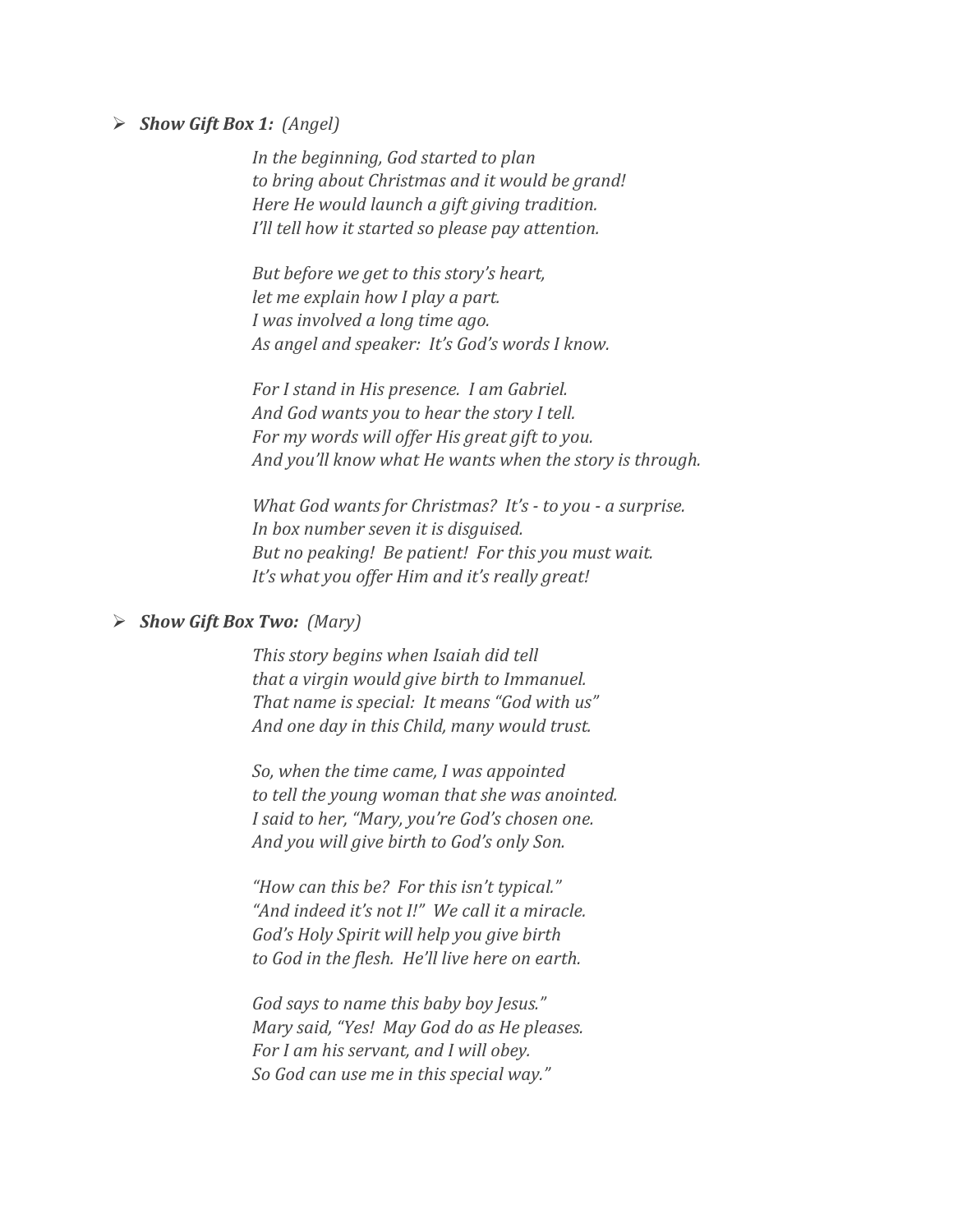*What God wants for Christmas? It's - to you - a surprise. In box number seven it is disguised. But* – no peeking! Be patient! For this you must wait. It's what you offer Him, and it's really great!

# Ø *Show Gift Box Three: (Joseph)*

*Sweet Mary now knew she'd be Jesus' mother,*  but moms need some help! She needed another. And *Jesus* would soon need a here on earth dad. God knew all that! Here's the plan that He had:

God had a man named Joseph in mind. *He'd* make a good husband, who's loving and kind. *So, one night God sent an angel to speak instructions to Joseph while he lay asleep.* 

*"Joseph! Take Mary. She'll be a good wife.*  This marriage is still God's plan for your life. God's Spirit has given her a baby within: *His name will be Jesus: He'll save you from sin."* 

*What God wants for Christmas? It's - to you - a surprise. In box number seven it is disquised. But no peeking! Be patient! For this you must wait. It's* what you offer Him and it's really great!

## Ø *Show Gift Box Four: (Baby Jesus)*

*After a while... there, in the quiet of night, there was a decree* to go back where you're from originally. So, this couple set out to Bethlehem town. And when they arrived, they looked all around.

*But the inns were too full - no room for two guests.* And Mary was tired: she needed to rest. "All rooms are taken," the *innkeeper* said. *But then an idea popped into his head.* 

*"My stable's not much but there you can stay I'll give you this manger* – *a feed trough with hay.*" *Later on, in the quiet of the night...* to *Joseph and Mary's excited delight.*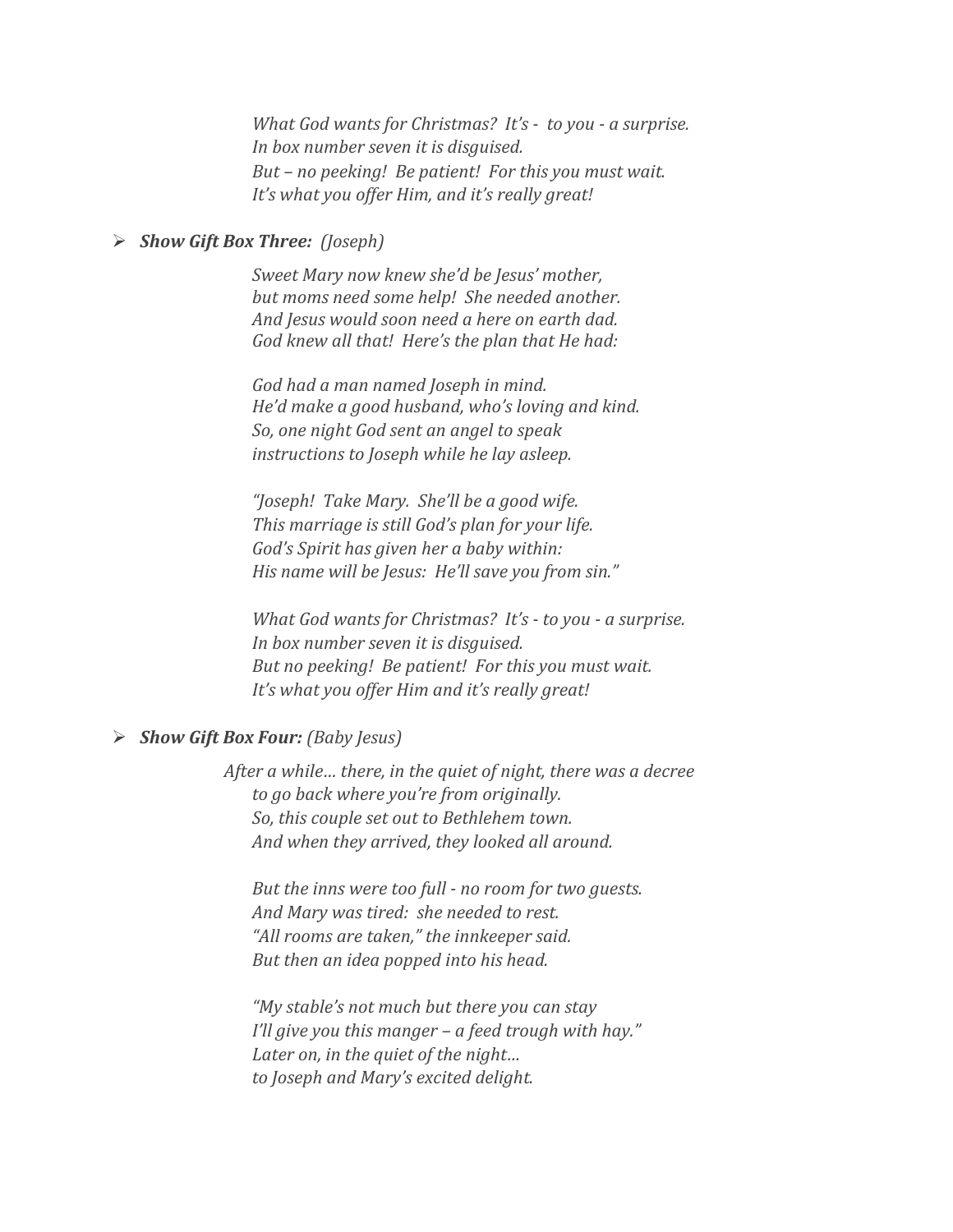*She gave birth to God's Son. It was not a surprise.* God said it would happen and God never lies. God gave the first gift that first Christmas Day. *He gave us the Christ, the babe in the hay,* 

*But that is not all -- God wants something grand:* An offering to Him, the point of His plan. *It's* really great! It's - to you - a surprise. *In box number seven it is disguised.*

*What God wants for Christmas? It's -- to you - a surprise. In box number seven it is disguised. But* -- *no* peeking! Be patient! For this you must wait. *It's* what you offer Him... and it's really great.

### Ø *Show Gift Box five: (Shepherd)*

*During the night, when all was quite still. Shepherds* were *sheep* watching out on a hill. "A Savior is born!' boomed a rushing wind voice. *'I herald Messiah! It's time to rejoice!"*

*Now what stood before them. An angel in white –* with eyes full of fie and stature of might. *"Go to Bethlehem, now: In a Stable you'll find A* babe in a manger – that is your sign."

*Then finding a stable where they saw a light Shine through the wallboards and into the night.* The shepherds looked in, and what did they see? The manger! A babe! They fell to their knees.

"So, this must be Him! This is the sign!" They had found Jesus- the Savior divine! *These shepherds joined in the first celebration of Christmas because of this grand revelation.*

*What God wants for Christmas? It's - to you- a surprise. In box number seven it is disguised. But no peeking! Be patient! For this you must wait.* It's what you offer Him and it's really great!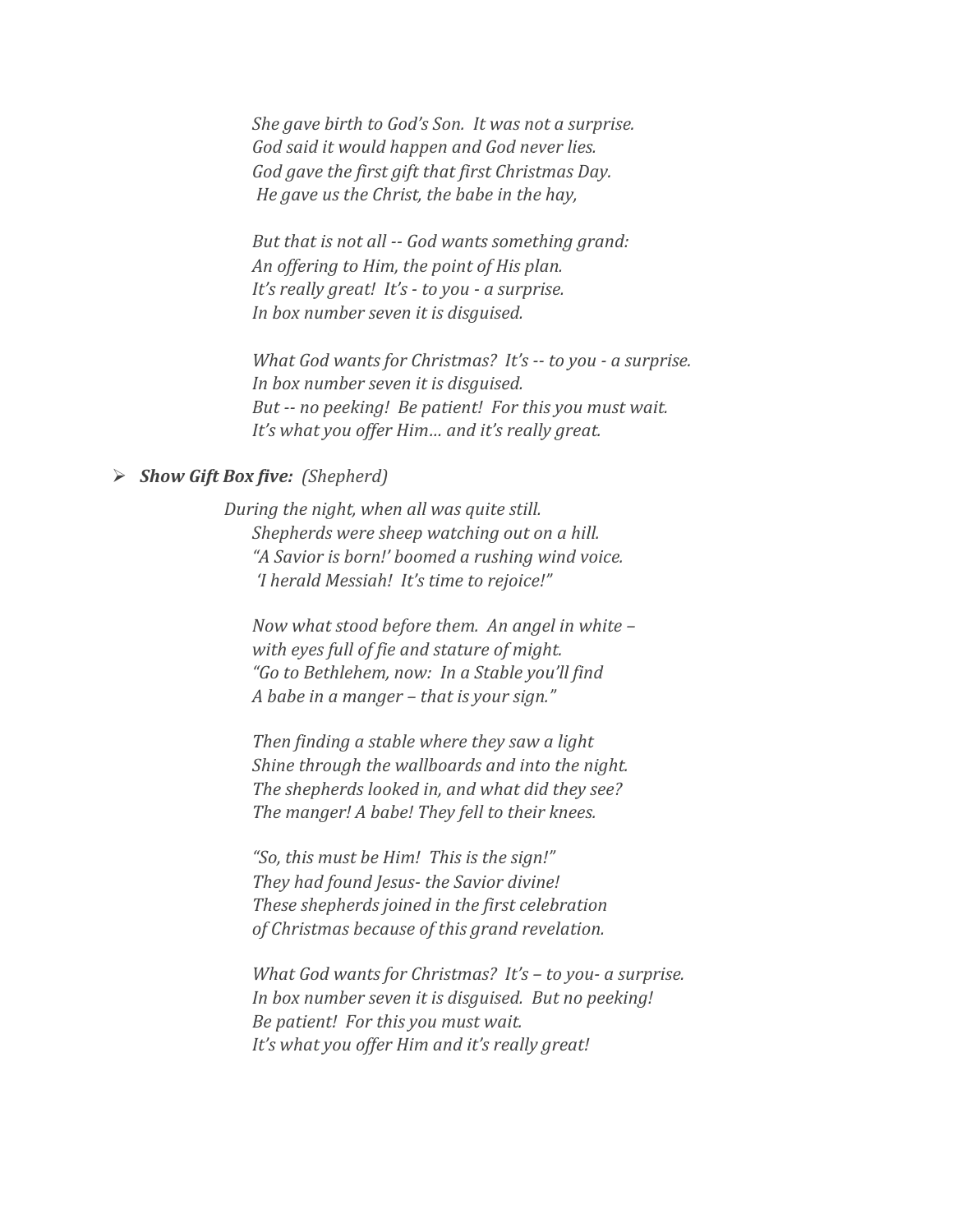## Ø *Show Gift Box 6: (Wise Men)*

*Now, way in the East lived some men who were wise.* They saw a new star when they looked to the skies. *"This* must be the star written here in our book. It tells of a king... Let's take a look"

*So, they followed this star till it finally rested Where Mary, the mother, and Jesus were nested. When they stepped inside, they all fell to the floor.* To worship the King- but then there was more!

These men gave Him frankincense, myrrh, and fine gold. To honor the One the new star had foretold. Then in a dream, they learned not to go back By way of King Herod, He planned to attack!

*So, they chose to go home a different way: the Child's location they did not betray.* As Mary thought through these events in her mind. *She said, "God is so loving protective, and kind."* 

What God wants for Christmas? It's -to you-a surprise. *In box number seven it is disguised. But* – no peeking! Be patient! For this you must wait. *It's* what you offer Him and it's really great!

#### Ø *Show Gift Box seven: (Mirror)*

*What God wants for Christmas? Now here's the surprise.* In box number seven where *it's* been disquised. *Peek in the box, for so long you have waited.* What God wants is you-- the one He created!

*"Me" you ask "Why is this so?" "I cannot wrap me and put on a bow!" No, you cannot but what you can give.* Are choices you make in the life that you live.

God wants you to know Him and love Him within *and this is called worship an offering to Him.* To do this, trust Jesus, who died in your place *When you didn't deserve Him – that is called grace.*